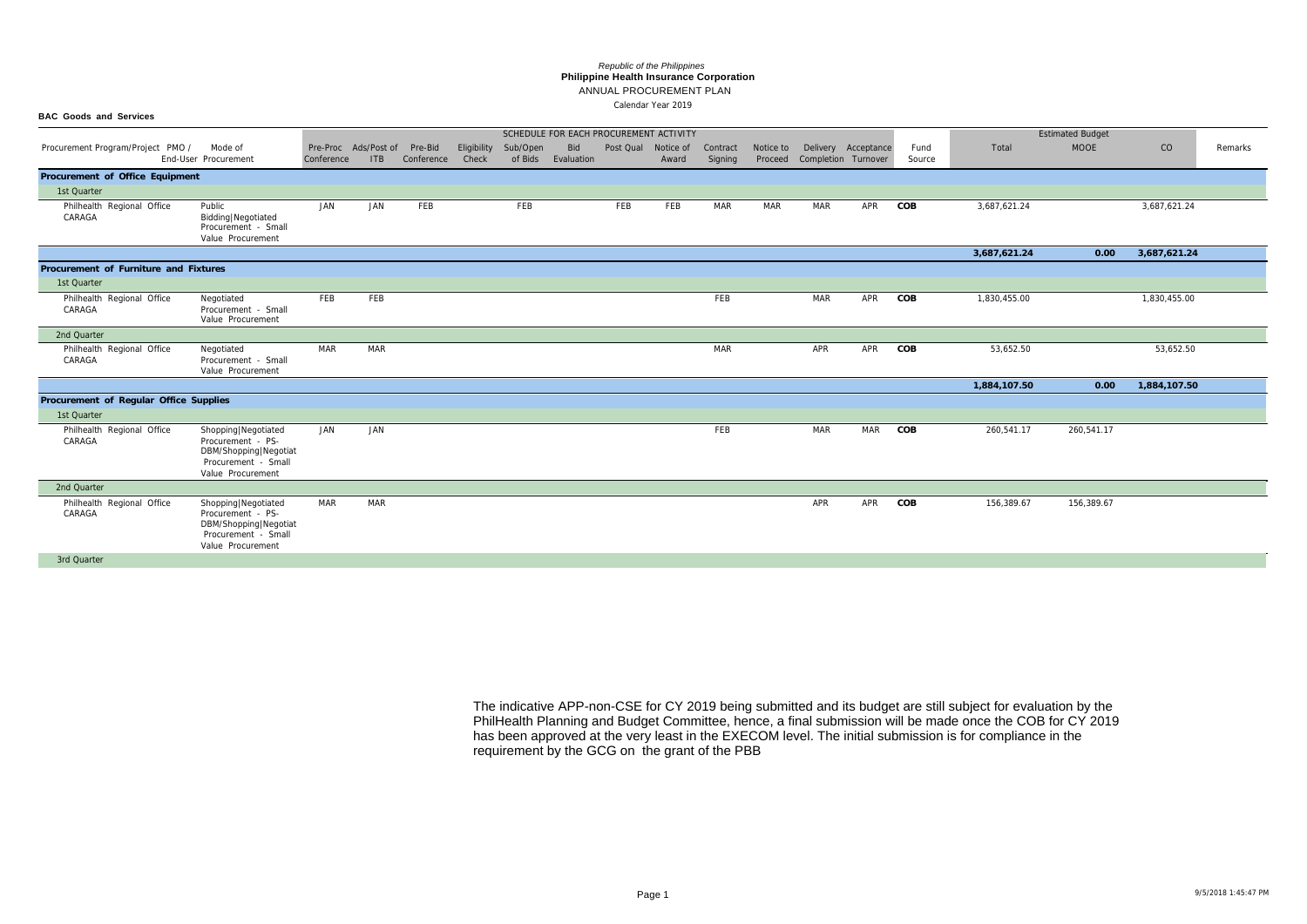**BAC Goods and Services**

#### ANNUAL PROCUREMENT PLAN **Philippine Health Insurance Corporation** *Republic of the Philippines*

|                                                        |                                                                                                                                            |                                            |            |            |                      |          |                           | SCHEDULE FOR EACH PROCUREMENT ACTIVITY |       |                     |                      |                                            |     |                |            | <b>Estimated Budget</b> |      |         |
|--------------------------------------------------------|--------------------------------------------------------------------------------------------------------------------------------------------|--------------------------------------------|------------|------------|----------------------|----------|---------------------------|----------------------------------------|-------|---------------------|----------------------|--------------------------------------------|-----|----------------|------------|-------------------------|------|---------|
| Procurement Program/Project PMO /                      | Mode of<br>End-User Procurement                                                                                                            | Pre-Proc Ads/Post of Pre-Bid<br>Conference | <b>ITB</b> | Conference | Eligibility<br>Check | Sub/Open | Bid<br>of Bids Evaluation | Post Qual Notice of                    | Award | Contract<br>Signing | Notice to<br>Proceed | Delivery Acceptance<br>Completion Turnover |     | Fund<br>Source | Total      | <b>MOOE</b>             | CO   | Remarks |
| Philhealth Regional Office<br>CARAGA                   | Shopping   Negotiated<br>Procurement - PS-<br>DBM/Shopping Negotiat<br>Procurement - Small<br>Value<br>Procurement   Direct<br>Contracting | JUN                                        | JUN        |            |                      |          |                           |                                        |       |                     |                      | JUL                                        | JUL | COB            | 227,489.65 | 227,489.65              |      |         |
| 4th Quarter                                            |                                                                                                                                            |                                            |            |            |                      |          |                           |                                        |       |                     |                      |                                            |     |                |            |                         |      |         |
| Philhealth Regional Office<br>CARAGA                   | Negotiated<br>Procurement - Small<br>Value Procurement                                                                                     | AUG                                        | AUG        |            |                      |          |                           |                                        |       | SEP                 |                      | OCT                                        | OCT | COB            | 17,325.00  | 17,325.00               |      |         |
|                                                        |                                                                                                                                            |                                            |            |            |                      |          |                           |                                        |       |                     |                      |                                            |     |                | 661,745.49 | 661,745.49              | 0.00 |         |
| Procurement of Drug and Medicines                      |                                                                                                                                            |                                            |            |            |                      |          |                           |                                        |       |                     |                      |                                            |     |                |            |                         |      |         |
| 1st Quarter                                            |                                                                                                                                            |                                            |            |            |                      |          |                           |                                        |       |                     |                      |                                            |     |                |            |                         |      |         |
| Philhealth Regional Office<br>CARAGA                   | Shopping                                                                                                                                   | MAR                                        | <b>MAR</b> |            |                      |          |                           |                                        |       |                     |                      | MAR                                        | APR | COB            | 3,447.08   | 3,447.08                |      |         |
| 2nd Quarter                                            |                                                                                                                                            |                                            |            |            |                      |          |                           |                                        |       |                     |                      |                                            |     |                |            |                         |      |         |
| Philhealth Regional Office<br>CARAGA                   | Shopping                                                                                                                                   | <b>MAR</b>                                 | MAR        |            |                      |          |                           |                                        |       |                     |                      | APR                                        | APR | COB            | 95.00      | 95.00                   |      |         |
| 3rd Quarter                                            |                                                                                                                                            |                                            |            |            |                      |          |                           |                                        |       |                     |                      |                                            |     |                |            |                         |      |         |
| Philhealth Regional Office<br>CARAGA                   | Shopping                                                                                                                                   | JUN                                        | JUN        |            |                      |          |                           |                                        |       |                     |                      | JUL                                        | JUL | COB            | 95.00      | 95.00                   |      |         |
| 4th Quarter                                            |                                                                                                                                            |                                            |            |            |                      |          |                           |                                        |       |                     |                      |                                            |     |                |            |                         |      |         |
| Philhealth Regional Office<br>CARAGA                   | Shopping                                                                                                                                   | SEP                                        | SEP        |            |                      |          |                           |                                        |       |                     |                      | OCT                                        | OCT | COB            | 95.00      | 95.00                   |      |         |
|                                                        |                                                                                                                                            |                                            |            |            |                      |          |                           |                                        |       |                     |                      |                                            |     |                | 3,732.08   | 3,732.08                | 0.00 |         |
| Procurement of Medical, Dental and Laboratory Supplies |                                                                                                                                            |                                            |            |            |                      |          |                           |                                        |       |                     |                      |                                            |     |                |            |                         |      |         |
| 1st Quarter                                            |                                                                                                                                            |                                            |            |            |                      |          |                           |                                        |       |                     |                      |                                            |     |                |            |                         |      |         |
| Philhealth Regional Office<br>CARAGA                   | Shopping                                                                                                                                   | <b>MAR</b>                                 | <b>MAR</b> |            |                      |          |                           |                                        |       |                     |                      | MAR                                        | APR | COB            | 1,572.63   | 1,572.63                |      |         |
| 2nd Quarter                                            |                                                                                                                                            |                                            |            |            |                      |          |                           |                                        |       |                     |                      |                                            |     |                |            |                         |      |         |
| Philhealth Regional Office<br>CARAGA                   | Shopping                                                                                                                                   | MAR                                        | <b>MAR</b> |            |                      |          |                           |                                        |       |                     |                      | APR                                        | APR | COB            | 1,964.00   | 1,964.00                |      |         |
| 3rd Quarter                                            |                                                                                                                                            |                                            |            |            |                      |          |                           |                                        |       |                     |                      |                                            |     |                |            |                         |      |         |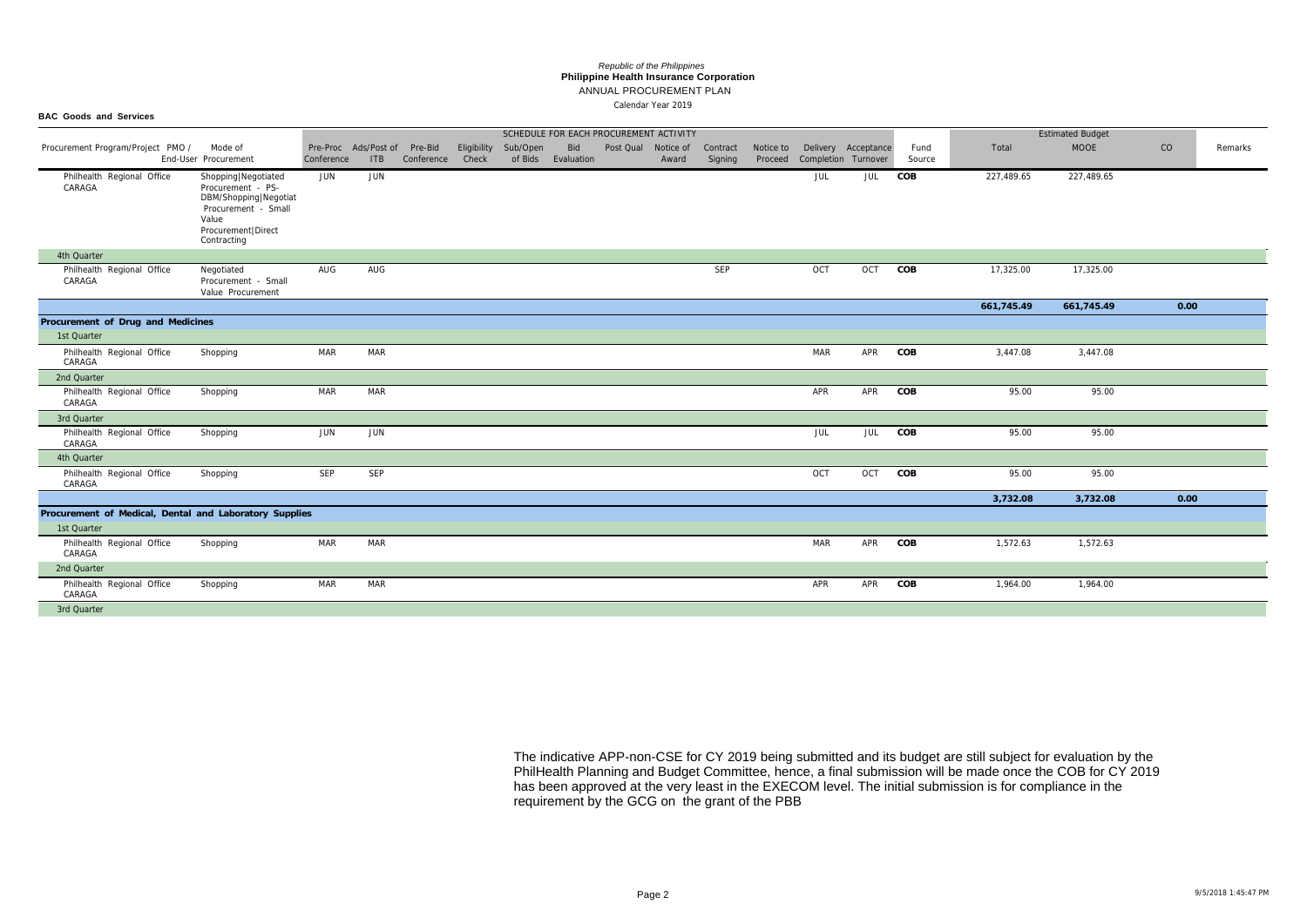ANNUAL PROCUREMENT PLAN

# **Philippine Health Insurance Corporation** *Republic of the Philippines*

| <b>BAC Goods and Services</b>                                                      |                                                        |            |                                            |            |       |                      |                                        |                         |       |                     |                      |                                            |     |                |            |                         |      |         |
|------------------------------------------------------------------------------------|--------------------------------------------------------|------------|--------------------------------------------|------------|-------|----------------------|----------------------------------------|-------------------------|-------|---------------------|----------------------|--------------------------------------------|-----|----------------|------------|-------------------------|------|---------|
|                                                                                    |                                                        |            |                                            |            |       |                      | SCHEDULE FOR EACH PROCUREMENT ACTIVITY |                         |       |                     |                      |                                            |     |                |            | <b>Estimated Budget</b> |      |         |
| Procurement Program/Project PMO /                                                  | Mode of<br>End-User Procurement                        | Conference | Pre-Proc Ads/Post of Pre-Bid<br><b>ITB</b> | Conference | Check | Eligibility Sub/Open | of Bids Evaluation                     | Bid Post Qual Notice of | Award | Contract<br>Signing | Notice to<br>Proceed | Delivery Acceptance<br>Completion Turnover |     | Fund<br>Source | Total      | <b>MOOE</b>             | CO   | Remarks |
| Philhealth Regional Office<br>CARAGA                                               | Shopping                                               | JUN        | JUN                                        |            |       |                      |                                        |                         |       |                     |                      | JUL                                        | JUL | COB            | 956.40     | 956.40                  |      |         |
|                                                                                    |                                                        |            |                                            |            |       |                      |                                        |                         |       |                     |                      |                                            |     |                | 4,493.03   | 4,493.03                | 0.00 |         |
| Procurement of Gasoline, Oil and Lubricants                                        |                                                        |            |                                            |            |       |                      |                                        |                         |       |                     |                      |                                            |     |                |            |                         |      |         |
| Philhealth Regional Office<br>CARAGA                                               | Negotiated<br>Procurement - Small<br>Value Procurement | JAN        | JAN                                        |            |       |                      |                                        |                         |       | JAN                 |                      | FEB                                        | MAR | COB            | 550,020.00 | 550,020.00              |      |         |
|                                                                                    |                                                        |            |                                            |            |       |                      |                                        |                         |       |                     |                      |                                            |     |                | 550,020.00 | 550,020.00              | 0.00 |         |
| Procurement of Semi-Expendable Machinery and Equipment Expenses                    |                                                        |            |                                            |            |       |                      |                                        |                         |       |                     |                      |                                            |     |                |            |                         |      |         |
| 1st Quarter                                                                        |                                                        |            |                                            |            |       |                      |                                        |                         |       |                     |                      |                                            |     |                |            |                         |      |         |
| Philhealth Regional Office<br>CARAGA                                               | Negotiated<br>Procurement - Small<br>Value Procurement | FEB        | FEB                                        |            |       |                      |                                        |                         |       | FEB                 |                      | <b>MAR</b>                                 | APR | COB            | 5,717.14   | 5,717.14                |      |         |
| 2nd Quarter                                                                        |                                                        |            |                                            |            |       |                      |                                        |                         |       |                     |                      |                                            |     |                |            |                         |      |         |
| Philhealth Regional Office<br>CARAGA                                               | Negotiated<br>Procurement - Small<br>Value Procurement | FEB        | <b>FEB</b>                                 |            |       |                      |                                        |                         |       | <b>MAR</b>          |                      | APR                                        | APR | COB            | 15,000.00  | 15,000.00               |      |         |
|                                                                                    |                                                        |            |                                            |            |       |                      |                                        |                         |       |                     |                      |                                            |     |                | 20,717.14  | 20,717.14               | 0.00 |         |
| Procurement of Semi-Expendable Machinery and Equipment Expenses                    |                                                        |            |                                            |            |       |                      |                                        |                         |       |                     |                      |                                            |     |                |            |                         |      |         |
| 1st Quarter                                                                        |                                                        |            |                                            |            |       |                      |                                        |                         |       |                     |                      |                                            |     |                |            |                         |      |         |
| Philhealth Regional Office<br>CARAGA                                               | Negotiated<br>Procurement - Small<br>Value Procurement | FEB        | FEB                                        |            |       |                      |                                        |                         |       | FEB                 |                      | <b>MAR</b>                                 | APR | COB            | 9,418.75   | 9,418.75                |      |         |
|                                                                                    |                                                        |            |                                            |            |       |                      |                                        |                         |       |                     |                      |                                            |     |                | 9,418.75   | 9,418.75                | 0.00 |         |
| Procurement of Semi-Expendable Furniture, Fixtures and Book Expense<br>2nd Quarter |                                                        |            |                                            |            |       |                      |                                        |                         |       |                     |                      |                                            |     |                |            |                         |      |         |
| Philhealth Regional Office<br>CARAGA                                               | Negotiated<br>Procurement - Small<br>Value Procurement | <b>MAR</b> | <b>MAR</b>                                 |            |       |                      |                                        |                         |       | <b>MAR</b>          |                      | APR                                        | APR | COB            | 93,568.75  | 93,568.75               |      |         |
|                                                                                    |                                                        |            |                                            |            |       |                      |                                        |                         |       |                     |                      |                                            |     |                | 93,568.75  | 93,568.75               | 0.00 |         |
| Procurement of Water Services                                                      |                                                        |            |                                            |            |       |                      |                                        |                         |       |                     |                      |                                            |     |                |            |                         |      |         |
| Philhealth Regional Office<br>CARAGA                                               | Direct Contracting                                     | JAN        | JAN                                        |            |       |                      |                                        |                         | JAN   | JAN                 | FEB                  | FEB                                        | MAR | COB            | 137,979.90 | 137,979.90              |      |         |

|            | <b>Estimated Budget</b> |      |         |
|------------|-------------------------|------|---------|
| Total      | <b>MOOE</b>             | CO   | Remarks |
| 956.40     | 956.40                  |      |         |
| 4,493.03   | 4,493.03                | 0.00 |         |
|            |                         |      |         |
| 550,020.00 | 550,020.00              |      |         |
| 550,020.00 | 550,020.00              | 0.00 |         |
|            |                         |      |         |
| 5,717.14   | 5,717.14                |      |         |
|            |                         |      |         |
| 15,000.00  | 15,000.00               |      |         |
| 20,717.14  | 20,717.14               | 0.00 |         |
|            |                         |      |         |
| 9,418.75   | 9,418.75                |      |         |
| 9,418.75   | 9,418.75                | 0.00 |         |
|            |                         |      |         |
| 93,568.75  | 93,568.75               |      |         |
| 93,568.75  | 93,568.75               | 0.00 |         |
|            |                         |      |         |
| 137,979.90 | 137,979.90              |      |         |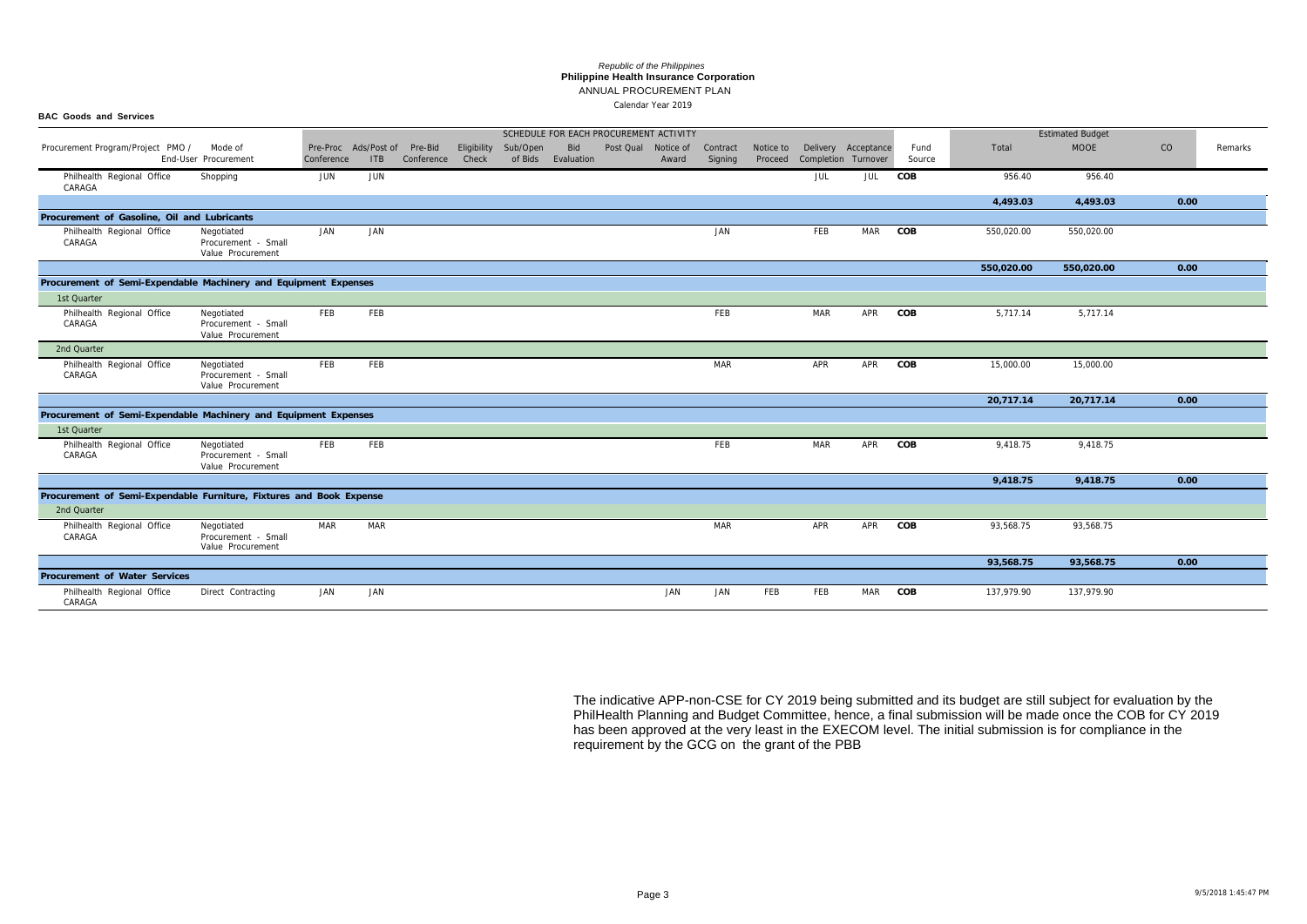## ANNUAL PROCUREMENT PLAN

### **Philippine Health Insurance Corporation** *Republic of the Philippines*

| <b>BAC Goods and Services</b>                    |                                                                                   |            |                                     |                  |             |                                        |     |                     |            |                     |            |                                                              |            |                |              |                         |      |         |
|--------------------------------------------------|-----------------------------------------------------------------------------------|------------|-------------------------------------|------------------|-------------|----------------------------------------|-----|---------------------|------------|---------------------|------------|--------------------------------------------------------------|------------|----------------|--------------|-------------------------|------|---------|
|                                                  |                                                                                   |            |                                     |                  |             | SCHEDULE FOR EACH PROCUREMENT ACTIVITY |     |                     |            |                     |            |                                                              |            |                |              | <b>Estimated Budget</b> |      |         |
| Procurement Program/Project PMO /                | Mode of<br>End-User Procurement                                                   | Conference | Pre-Proc Ads/Post of Pre-Bid<br>ITB | Conference Check | Eligibility | Sub/Open<br>of Bids Evaluation         | Bid | Post Qual Notice of | Award      | Contract<br>Signing |            | Notice to Delivery Acceptance<br>Proceed Completion Turnover |            | Fund<br>Source | Total        | <b>MOOE</b>             | CO   | Remarks |
|                                                  |                                                                                   |            |                                     |                  |             |                                        |     |                     |            |                     |            |                                                              |            |                | 137,979.90   | 137,979.90              | 0.00 |         |
| Procurement of Electricity                       |                                                                                   |            |                                     |                  |             |                                        |     |                     |            |                     |            |                                                              |            |                |              |                         |      |         |
| Philhealth Regional Office<br>CARAGA             | Direct Contracting                                                                | JAN        | JAN                                 |                  |             |                                        |     |                     | JAN        | JAN                 | FEB        | FEB                                                          | <b>MAR</b> | COB            | 4,136,004.87 | 4,136,004.87            |      |         |
|                                                  |                                                                                   |            |                                     |                  |             |                                        |     |                     |            |                     |            |                                                              |            |                | 4,136,004.87 | 4,136,004.87            | 0.00 |         |
| Procurement of Postage and Delivery Services     |                                                                                   |            |                                     |                  |             |                                        |     |                     |            |                     |            |                                                              |            |                |              |                         |      |         |
| Philhealth Regional Office<br>CARAGA             | Negotiated<br>Procurement - Small<br>Value<br>Procurement   Direct<br>Contracting | JAN        | JAN                                 |                  |             |                                        |     |                     | JAN        | JAN                 | FEB        | FEB                                                          | <b>MAR</b> | COB            | 1,158,030.00 | 1,158,030.00            |      |         |
|                                                  |                                                                                   |            |                                     |                  |             |                                        |     |                     |            |                     |            |                                                              |            |                | 1,158,030.00 | 1,158,030.00            | 0.00 |         |
| Procurement of Janitorial Services               |                                                                                   |            |                                     |                  |             |                                        |     |                     |            |                     |            |                                                              |            |                |              |                         |      |         |
| Philhealth Regional Office<br>CARAGA             | Public Bidding                                                                    | FEB        | FEB                                 | <b>MAR</b>       |             | <b>MAR</b>                             |     | MAR                 | <b>MAR</b> | APR                 | APR        | APR                                                          | MAY COB    |                | 1,300,140.00 | 1,300,140.00            |      |         |
|                                                  |                                                                                   |            |                                     |                  |             |                                        |     |                     |            |                     |            |                                                              |            |                | 1,300,140.00 | 1,300,140.00            | 0.00 |         |
| Procurement of Security Services                 |                                                                                   |            |                                     |                  |             |                                        |     |                     |            |                     |            |                                                              |            |                |              |                         |      |         |
| Philhealth Regional Office<br>CARAGA             | Public Bidding                                                                    | FEB        | FEB                                 | <b>MAR</b>       |             | <b>MAR</b>                             |     | <b>MAR</b>          | <b>MAR</b> | APR                 | APR        | APR                                                          | <b>MAY</b> | COB            | 3,200,064.00 | 3,200,064.00            |      |         |
|                                                  |                                                                                   |            |                                     |                  |             |                                        |     |                     |            |                     |            |                                                              |            |                | 3,200,064.00 | 3,200,064.00            | 0.00 |         |
| Repair and Maintenance of Office Equipment       |                                                                                   |            |                                     |                  |             |                                        |     |                     |            |                     |            |                                                              |            |                |              |                         |      |         |
| Philhealth Regional Office<br>CARAGA             | Negotiated<br>Procurement - Small<br>Value Procurement                            | FEB        | FEB                                 |                  |             |                                        |     |                     |            | <b>MAR</b>          |            | APR                                                          | APR        | COB            | 155,000.00   | 155,000.00              |      |         |
|                                                  |                                                                                   |            |                                     |                  |             |                                        |     |                     |            |                     |            |                                                              |            |                | 155,000.00   | 155,000.00              | 0.00 |         |
| Repair and Maintenance of Motor Vehicles         |                                                                                   |            |                                     |                  |             |                                        |     |                     |            |                     |            |                                                              |            |                |              |                         |      |         |
| Philhealth Regional Office<br>CARAGA             | Direct<br>Contracting   Negotiated<br>Procurement - Small<br>Value Procurement    | FEB        | FEB                                 |                  |             |                                        |     |                     | FEB        | FEB                 | <b>MAR</b> | <b>MAR</b>                                                   | APR        | COB            | 402,000.00   | 402,000.00              |      |         |
|                                                  |                                                                                   |            |                                     |                  |             |                                        |     |                     |            |                     |            |                                                              |            |                | 402,000.00   | 402,000.00              | 0.00 |         |
| Repair and Maintenance of Furniture and Fixtures |                                                                                   |            |                                     |                  |             |                                        |     |                     |            |                     |            |                                                              |            |                |              |                         |      |         |
| Philhealth Regional Office<br>CARAGA             | Negotiated<br>Procurement - Small<br>Value Procurement                            | MAR        | MAR                                 |                  |             |                                        |     |                     |            | APR                 |            | APR                                                          | MAY        | COB            | 86,000.00    | 86,000.00               |      |         |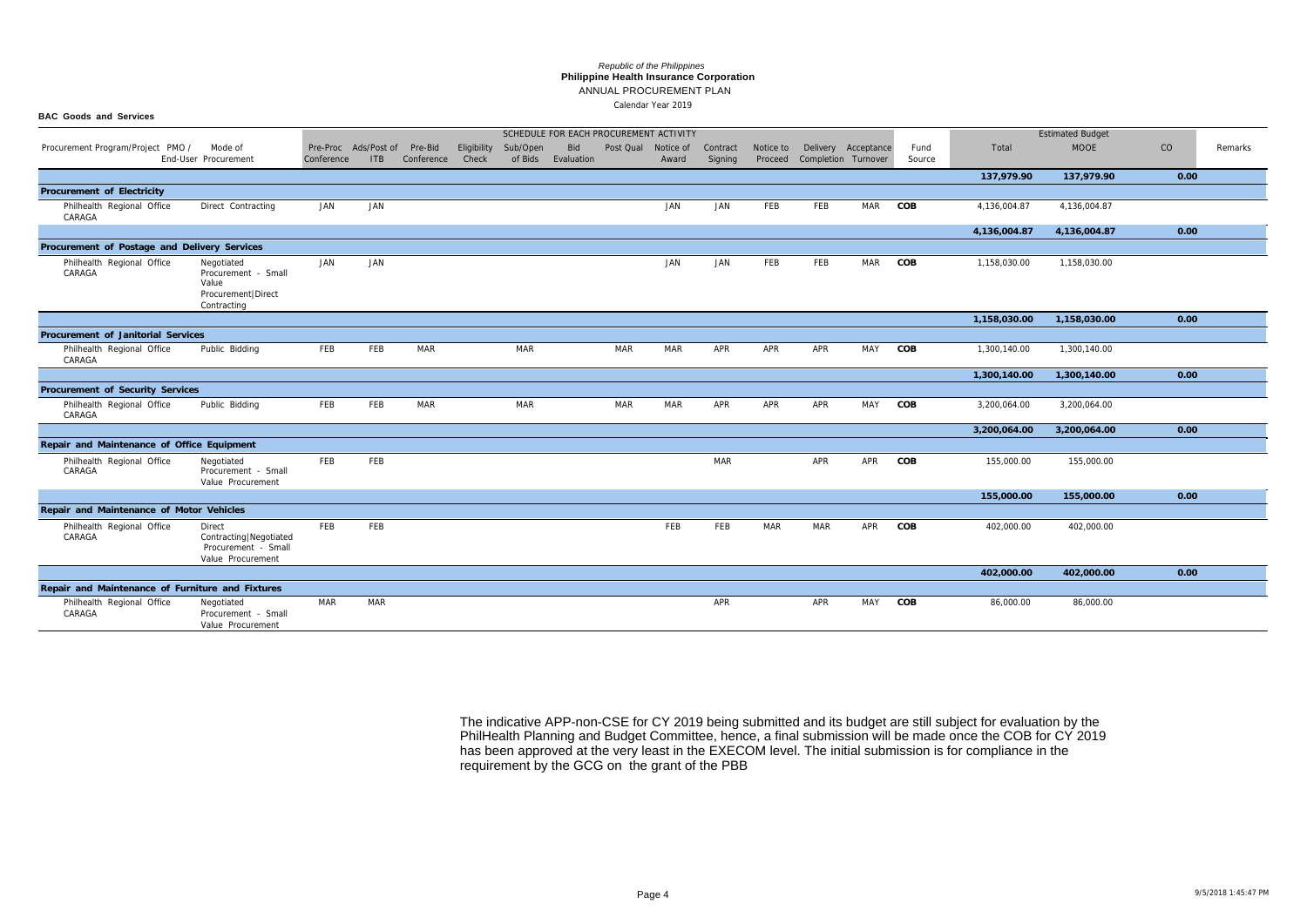#### **BAC Goods and Services**

# ANNUAL PROCUREMENT PLAN

#### **Philippine Health Insurance Corporation** *Republic of the Philippines*

|                                                     |                                                        |            |             |            |             |          |            | SCHEDULE FOR EACH PROCUREMENT ACTIVITY |           |            |            |                     |     |        |               | <b>Estimated Budget</b> |              |         |
|-----------------------------------------------------|--------------------------------------------------------|------------|-------------|------------|-------------|----------|------------|----------------------------------------|-----------|------------|------------|---------------------|-----|--------|---------------|-------------------------|--------------|---------|
| Procurement Program/Project PMO /                   | Mode of                                                | Pre-Proc   | Ads/Post of | Pre-Bid    | Eligibility | Sub/Open | Bid        | Post Qual                              | Notice of | Contract   | Notice to  | Delivery Acceptance |     | Fund   | Total         | <b>MOOE</b>             | CO           | Remarks |
| End-User Procurement                                |                                                        | Conference | <b>ITB</b>  | Conference | Check       | of Bids  | Evaluation |                                        | Award     | Signing    | Proceed    | Completion Turnover |     | Source |               |                         |              |         |
|                                                     |                                                        |            |             |            |             |          |            |                                        |           |            |            |                     |     |        | 86,000.00     | 86,000.00               | 0.00         |         |
| Procurement of Transportation and Delivery Services |                                                        |            |             |            |             |          |            |                                        |           |            |            |                     |     |        |               |                         |              |         |
| Philhealth Regional Office                          | Negotiated                                             | FEB        | FEB         |            |             |          |            |                                        |           | <b>MAR</b> |            | <b>MAR</b>          | APR | COB    | 40,538.66     | 40,538.66               |              |         |
| CARAGA                                              | Procurement - Small<br>Value Procurement               |            |             |            |             |          |            |                                        |           |            |            |                     |     |        |               |                         |              |         |
|                                                     |                                                        |            |             |            |             |          |            |                                        |           |            |            |                     |     |        | 40,538.66     | 40,538.66               | 0.00         |         |
| Procurement of Rental Services                      |                                                        |            |             |            |             |          |            |                                        |           |            |            |                     |     |        |               |                         |              |         |
| Philhealth Regional Office<br>CARAGA                | Negotiated<br>Procurement - Small<br>Value Procurement | JAN        | JAN         |            |             |          |            |                                        |           | FEB        |            | FEB                 | MAR | COB    | 9,221,594.04  | 9,221,594.04            |              |         |
|                                                     |                                                        |            |             |            |             |          |            |                                        |           |            |            |                     |     |        | 9,221,594.04  | 9,221,594.04            | 0.00         |         |
| Registration of Motor Vehicle                       |                                                        |            |             |            |             |          |            |                                        |           |            |            |                     |     |        |               |                         |              |         |
| Philhealth Regional Office<br>CARAGA                | Direct Contracting                                     | FEB        | FEB         |            |             |          |            |                                        | FEB       | FEB        | <b>MAR</b> | <b>MAR</b>          | APR | COB    | 20,000.00     | 20,000.00               |              |         |
|                                                     |                                                        |            |             |            |             |          |            |                                        |           |            |            |                     |     |        | 20,000.00     | 20,000.00               | 0.00         |         |
| Note: System generated report.                      |                                                        |            |             |            |             |          |            |                                        |           |            |            |                     |     | Total  | 26,772,775.45 | 21,201,046.71           | 5,571,728.74 |         |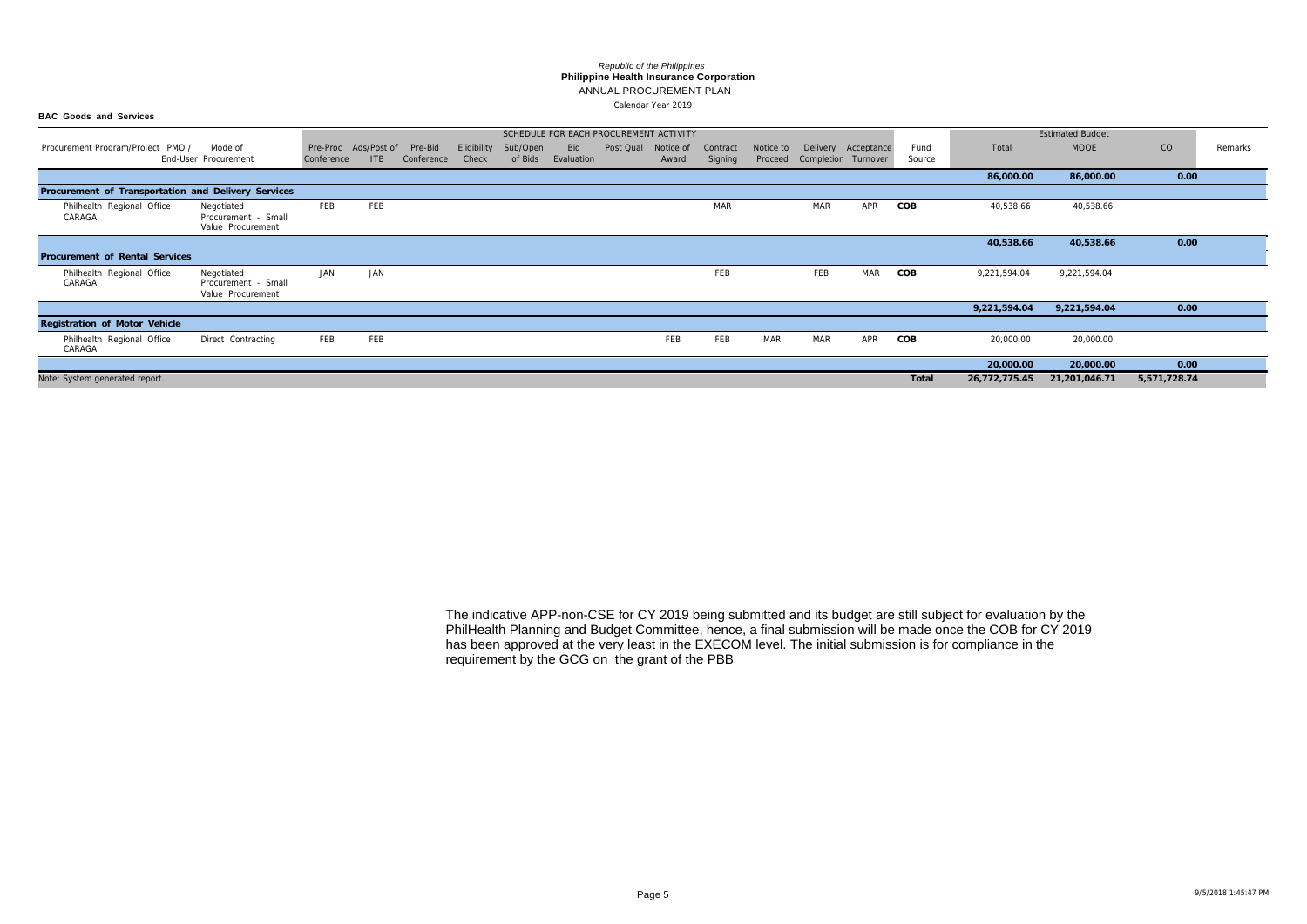|  |  |  | BAC Information and Technology Resoources |  |
|--|--|--|-------------------------------------------|--|
|--|--|--|-------------------------------------------|--|

#### Calendar Year 2019 ANNUAL PROCUREMENT PLAN Philippine Health Insurance Corporation *Republic of the Philippines*

| SCHEDULE FOR EACH PROCUREMENT ACTIVITY                          |                                                                                                            |            |                             |                       |                      |                     |                   |                     |       |                     |         |                                                      |     |                |            | <b>Estimated Budget</b> |      |                |
|-----------------------------------------------------------------|------------------------------------------------------------------------------------------------------------|------------|-----------------------------|-----------------------|----------------------|---------------------|-------------------|---------------------|-------|---------------------|---------|------------------------------------------------------|-----|----------------|------------|-------------------------|------|----------------|
| Procurement Program/Project PMO /                               | Mode of<br>End-User Procurement                                                                            | Conference | Pre-Proc Ads/Post of<br>ITB | Pre-Bid<br>Conference | Eligibility<br>Check | Sub/Open<br>of Bids | Bid<br>Evaluation | Post Qual Notice of | Award | Contract<br>Signing | Proceed | Notice to Delivery Acceptance<br>Completion Turnover |     | Fund<br>Source | Total      | <b>MOOE</b>             | CO   | <b>Remarks</b> |
| Procurement of IT Supplies                                      |                                                                                                            |            |                             |                       |                      |                     |                   |                     |       |                     |         |                                                      |     |                |            |                         |      |                |
| 1st Quarter                                                     |                                                                                                            |            |                             |                       |                      |                     |                   |                     |       |                     |         |                                                      |     |                |            |                         |      |                |
| Philhealth Regional Office<br>CARAGA                            | Negotiated<br>Procurement - Small<br>Value<br>Procurement   Negotiate<br>Procurement - PS-<br>DBM/Shopping | FEB        | FEB                         |                       |                      |                     |                   |                     |       | FEB                 |         | <b>MAR</b>                                           | APR | COB            | 91,355.50  | 91,355.50               |      |                |
| 2nd Quarter                                                     |                                                                                                            |            |                             |                       |                      |                     |                   |                     |       |                     |         |                                                      |     |                |            |                         |      |                |
| Philhealth Regional Office<br>CARAGA                            | Negotiated<br>Procurement - Small<br>Value<br>Procurement   Negotiate<br>Procurement - PS-<br>DBM/Shopping | MAR        | <b>MAR</b>                  |                       |                      |                     |                   |                     |       | <b>MAR</b>          |         | APR                                                  | APR | COB            | 74,693.00  | 74,693.00               |      |                |
| 3rd Quarter                                                     |                                                                                                            |            |                             |                       |                      |                     |                   |                     |       |                     |         |                                                      |     |                |            |                         |      |                |
| Philhealth Regional Office<br>CARAGA                            | Negotiated<br>Procurement - PS-<br>DBM/Shopping                                                            | JUN        | JUN                         |                       |                      |                     |                   |                     |       |                     |         | JUL                                                  | JUL | COB            | 60,000.00  | 60,000.00               |      |                |
|                                                                 |                                                                                                            |            |                             |                       |                      |                     |                   |                     |       |                     |         |                                                      |     |                | 226,048.50 | 226,048.50              | 0.00 |                |
| Procurement of Semi-Expendable Machinery and Equipment Expenses |                                                                                                            |            |                             |                       |                      |                     |                   |                     |       |                     |         |                                                      |     |                |            |                         |      |                |
| 1st Quarter                                                     |                                                                                                            |            |                             |                       |                      |                     |                   |                     |       |                     |         |                                                      |     |                |            |                         |      |                |
| Philhealth Regional Office<br>CARAGA                            | Negotiated<br>Procurement - Small<br>Value Procurement                                                     | FEB        | FEB                         |                       |                      |                     |                   |                     |       | FEB                 |         | <b>MAR</b>                                           | APR | COB            | 6,300.00   | 6,300.00                |      |                |
| 2nd Quarter                                                     |                                                                                                            |            |                             |                       |                      |                     |                   |                     |       |                     |         |                                                      |     |                |            |                         |      |                |
| Philhealth Regional Office<br>CARAGA                            | Negotiated<br>Procurement - Small<br>Value Procurement                                                     | MAR        | <b>MAR</b>                  |                       |                      |                     |                   |                     |       | <b>MAR</b>          |         | APR                                                  | APR | COB            | 65,625.00  | 65,625.00               |      |                |
|                                                                 |                                                                                                            |            |                             |                       |                      |                     |                   |                     |       |                     |         |                                                      |     |                | 71,925.00  | 71,925.00               | 0.00 |                |
| Repair and Maintenance of IT Equipment and Software             |                                                                                                            |            |                             |                       |                      |                     |                   |                     |       |                     |         |                                                      |     |                |            |                         |      |                |
| Philhealth Regional Office<br>CARAGA                            | Negotiated<br>Procurement - Small<br>Value Procurement                                                     | FEB        | FEB                         |                       |                      |                     |                   |                     |       | <b>MAR</b>          |         | APR                                                  | APR | COB            | 120,000.00 | 120,000.00              |      |                |